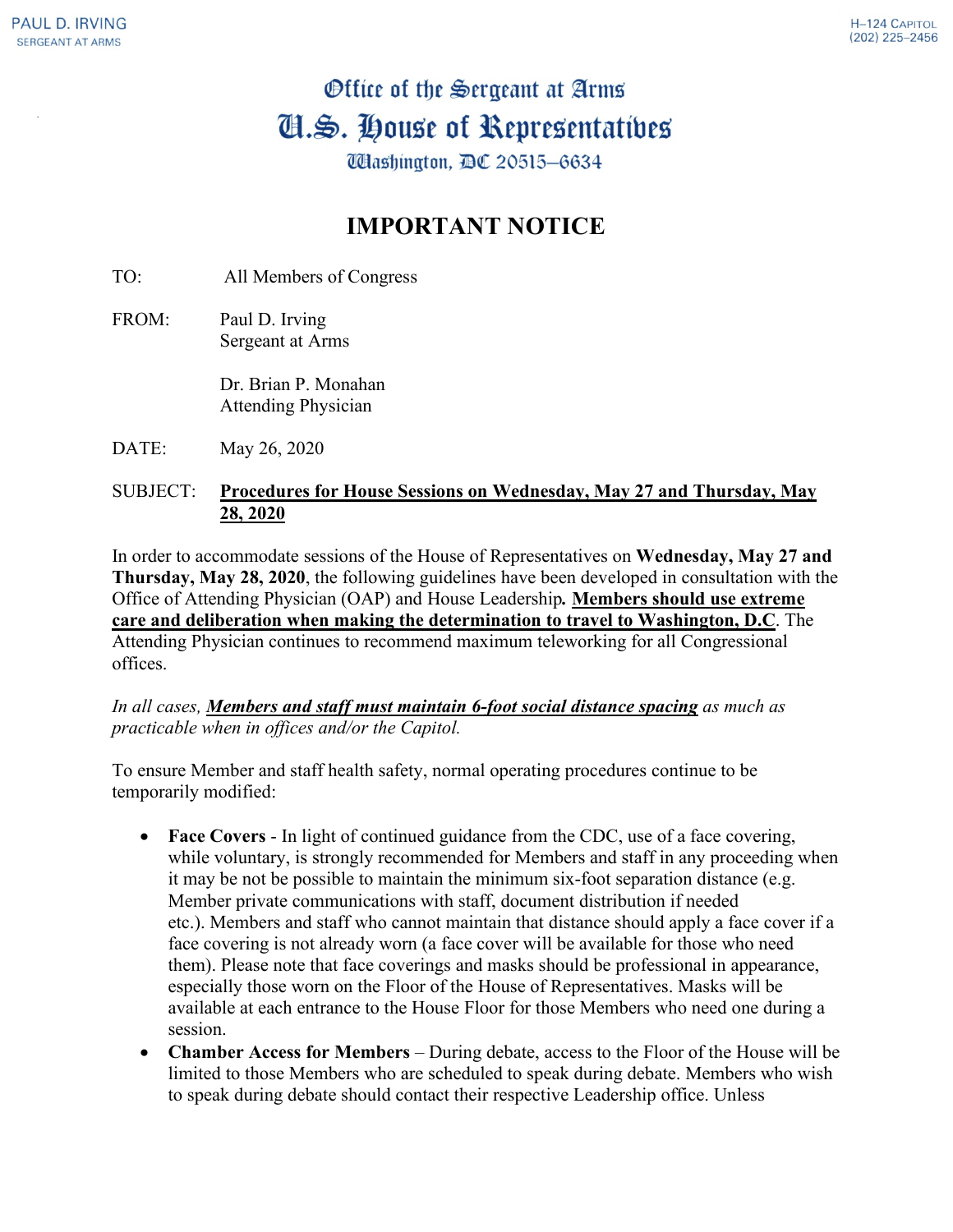## participating in the debate, **Members are encouraged to remain in their offices. Members will be notified with sufficient time to travel safely to the Chamber to**

**vote.** Members are strongly encouraged to cleanse their hands with waterless hand sanitizer before entering and departing the House Chamber, and face covers and gloves will be available, should Members need them. Members are requested to follow all health safety procedures while on the Floor.

- **Gallery Use by Members**  As seating in the House Chamber will be limited, and to facilitate social distancing, the House Gallery will be open and available for the use of Members throughout the session on Wednesday and Thursday.
- **Capitol Access** –Access will be strictly limited to Members of Congress, Congressional staff who have an office located inside the Capitol, and staff who have designated Floor access for May 27 and 28. **If a staff person does not have a Capitol office – even if accompanied by a Member – they will not be permitted inside the Capitol.** Credentialed press will be permitted, as will official business visitors to the House wing. Accommodations will be made for Members with accessibility or mobility needs. Please contact our office to let us know how we may assist you.
- **Elevator use** It is strongly encouraged that Members refrain from grouping. Members are encouraged to use the stairwells when coming to and from the Chamber. If elevators must be used, occupancy should be limited to one or two persons if the 6-foot distance can be accommodated, depending on the size of the elevator.
- **House Office Building Access**  The House Office Building access remains limited to Members, Congressional staff, and credentialed press. Official business visitors to the House Office Buildings must be met by House staff at an entrance and escorted to and from their destination.
- **House Dining Facilities**  Capitol Market will be open from 7:30 AM until 6:00 PM; Longworth Cafeteria will be open from 7:30 AM to 2:30 PM; Subway will be open from 11:00 AM until 4:00 PM and the Ford Cafeteria will be open from 7:30 AM until 2:30 PM. All other dining facilities are closed.
- **Member Facilities –** The Member Gym is closed.
- **Tours –** The Capitol and CVC remain closed to all tours, including Member, staff-led and public tours. In addition, the House Gallery is closed to all visitors.
- **Use of the Members Representational Allowance (MRA) –** Rules and regulations applicable to the MRA remain in effect. Travel to and from your district to Washington D.C. for the purposes of participating in this session is a reimbursable expense. For more information contact the Committee on House Administration, (202) 225-2061 (majority), (202) 225-8281 (minority).
- **House Documents –** Pursuant to guidance offered by the Office of the Clerk on April 6, 2020, documents may be submitted electronically. The Floor Hopper remains available only to Members.
- **Press Access –** The Speaker's Lobby remains closed to press; the Press Gallery on the Third Floor in the House Chamber will remain open.
- **Personal Protective Equipment Distribution –** The House will distribute a limited supply of personal protective equipment to Member and Committee offices this week. If you have staff on campus, they may visit the Rayburn Cafeteria on Wednesday, May 27 from 8:00 AM to 5:00 PM and Thursday, May 28 from 9:00 AM to 3:00 PM to receive an allocation. If you are unable to retrieve your office's allocation during these times, it